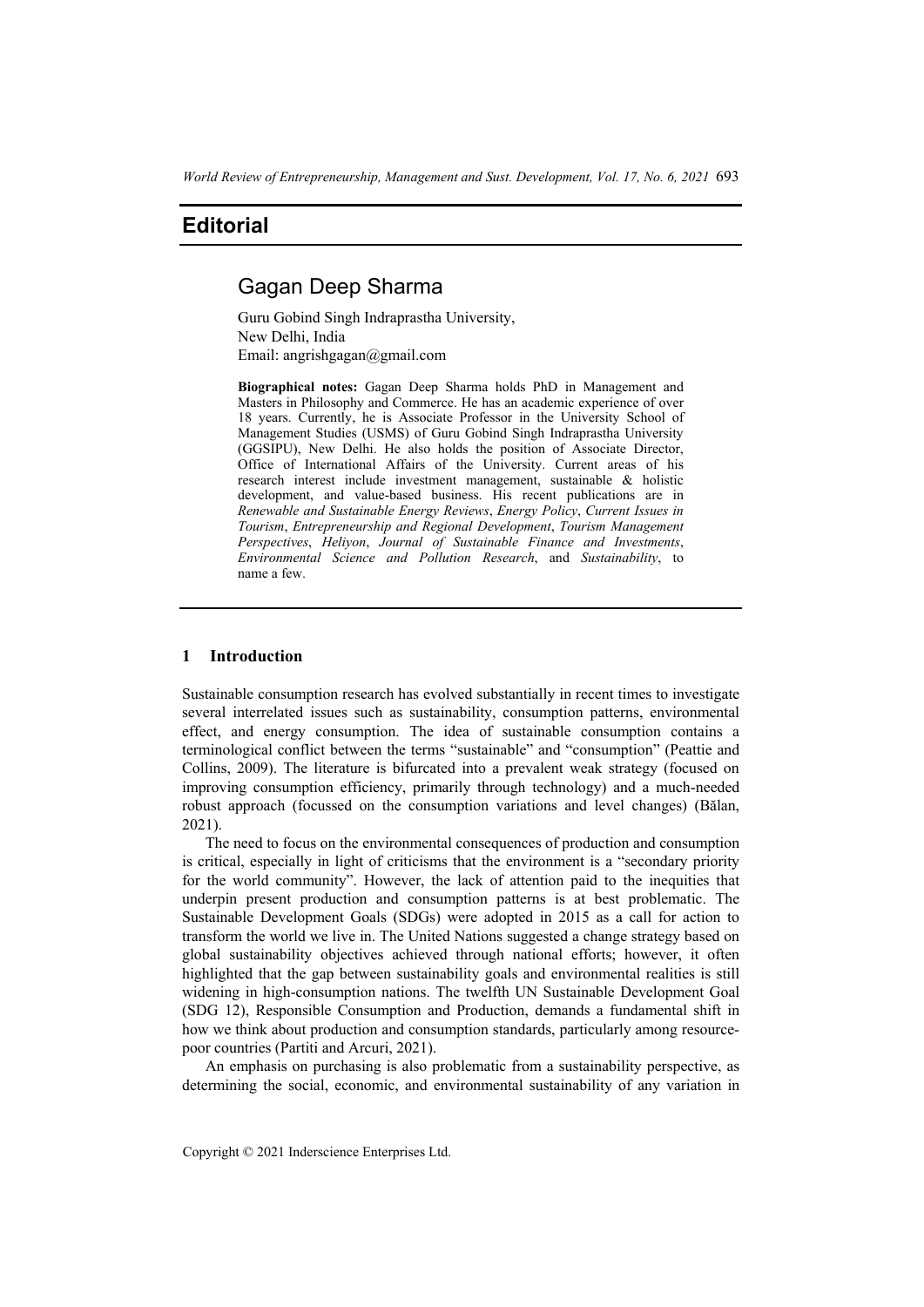consumption requires knowledge of the product's overall environmental and social impacts throughout its production and consumption cycle (whether it is a physical good, an intangible service or the mixture of these two). Areas such as the influencing factors of sustainable purchasing and consumption (Bove et al., 2009; Chang and Watchravesringkan, 2018), consumer perceptions (Binnekamp and Ingenbleek, 2008; Normann et al., 2019), motivational drivers (Chekima et al., 2016), attitudes toward sustainable consumption (Edbring et al., 2016; Panzone et al., 2016), readiness to pay and its predictors (Michaud et al., 2017; Powell et al., 2019), and pro-environmental (or sustainable) purchasing behaviour (Goh and Balaji, 2016; Moser, 2016) have all been studied in relation to sustainable consumption and consumer behaviour.

After examining the literature on sustainable consumption and the contributions to this special issue, I highlight some key themes regarding sustainable consumption. According to sustainable consumption research, several distinct segments or social groups differ in their willingness to engage in the sustainable consumption agenda (Peattie and Collins, 2009). Continuity in consumption patterns is still tough to obtain, especially across specific market sectors as well as within individual behaviours.

This necessitates an understanding of consuming as a series of decisions and acts that consists of purchasing, product usage, and the disposal of any actual goods left over after use. In addition to having a limited view of consumption, the extant literature has a limited view of sustainable development as well. The environmental elements of sustainability have received far more attention than the social and economic dimensions, and even among the environmental dimensions, some consequences, such as energy consumption or carbon emissions, have dominated over others, such as biodiversity impact (Nghiem and Carrasco, 2016).

Despite all of the efforts by governments, non-governmental groups, and the business sector to identify and modify unsustainable behaviours, the behaviours are magnified by the global economy's continuous expansion (Assadourian, 2010). Consequently, the problems associated with unsustainable consumption are becoming more prevalent, necessitating a more deliberate, thorough, and systematic strategy to resolving them. This special issue offers the combined viewpoints of a broad collection of scholars on some of the most pressing research needs. Through this special issue, I bring together a variety of viewpoints on sustainable consumption that represented various elements of consumption, techniques, countries, policy initiatives, corporate intervention and disciplines, and research traditions.

#### **2 Contributions to this special issue**

Table 1 summarises the papers published in this special issue.

Sindhu et al. map the drivers for the adoption of sustainable practice by entrepreneurs by using a three-step approach based on interpretive structural modelling (ISM). Initially, they conduct a literature search for identifying significant variables. Next, they survey 59 entrepreneurs to identify the relevancy of variables in the present study. Lastly, they take the expert opinion of four academic researchers and two industry people for authenticating and contextualising the relationship among variables, post which nine variables are finalised and analysed using the ISM approach. Their results reveal nine variables that have high to low driving power to impact entrepreneurs' sustainable business practices adoption.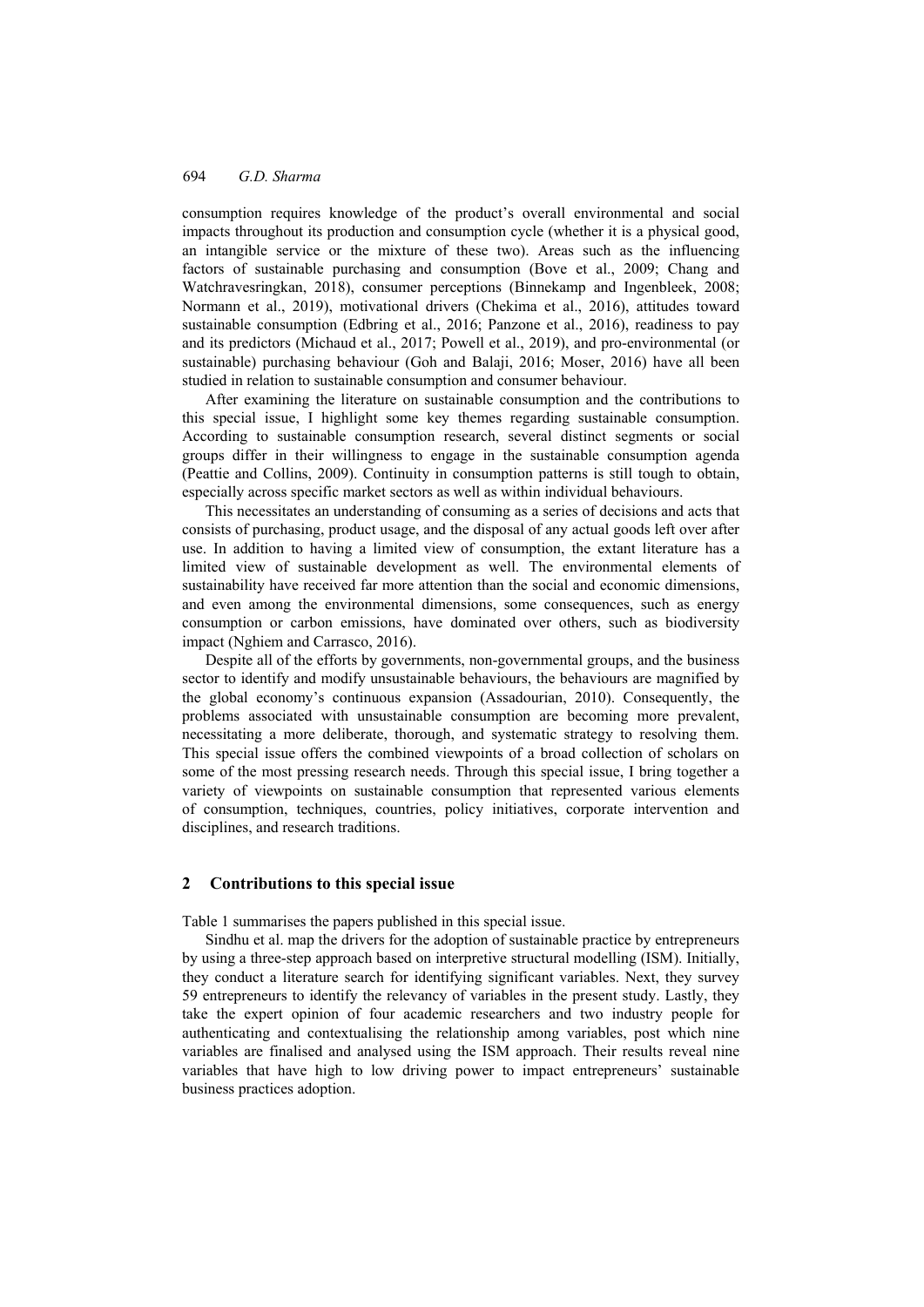| s.10y1ny                           | Research question                                                                                                                                                                                             | <b>SDGS</b> addressed                                                                                         | Data and sample                                                                                                                          | Analytical<br>method                                                                | Findings and conclusions                                                                                                                                                                                                                                                                         |
|------------------------------------|---------------------------------------------------------------------------------------------------------------------------------------------------------------------------------------------------------------|---------------------------------------------------------------------------------------------------------------|------------------------------------------------------------------------------------------------------------------------------------------|-------------------------------------------------------------------------------------|--------------------------------------------------------------------------------------------------------------------------------------------------------------------------------------------------------------------------------------------------------------------------------------------------|
| Panghal<br>Sindhu, Dahiya, Siwach, | Q2. How can be the adoption<br>entrepreneurs be promoted?<br>adopt sustainable business<br>Q1. What are the factors<br>driving entrepreneurs to<br>of sustainable business<br>practices amongst<br>practices? | Health and well-<br>Gender Equality<br>being SDG 5:<br>$SDG$ 3: $Good$<br>inequality<br>Reducing<br>SDG 10:   | Three step approaches:<br>collection and expert<br>Literature Screening,<br>questionnaire based<br>primary data<br>structured<br>opinion | modelling (ISM)<br>Interpretive<br>structural                                       | strategically influence the<br>sustainable business' can<br>linkage variables and the<br>model posits that 'public<br>attitude of entrepreneur<br>dependent variable viz.<br>modelling (ISM). The<br>funding in promoting<br>interpretive structural<br>discovered through<br>Nine variables are |
| Mathur and Singh                   | Q2. What are the government<br>reduction and management in<br>regarding plastic pollution in<br>initiatives for plastic waste<br>raising public awareness<br>Q1. What is the need for<br>Indian?<br>India?    | consumption and<br>climate change<br>Responsible<br>Combating<br>production<br>SDG <sub>13</sub> :<br>SDG 12: | Sample of 108 Indian<br>respondents of 18-67<br>years were surveyed                                                                      | Empirical and<br>analytical<br>analysis                                             | study of the global practices<br>for improving of the Indian<br>associated to plastic waste<br>plastic waste based on the<br>Suggestions are presented<br>framework associated to<br>and analysis of data                                                                                        |
| ſι∧<br>Sehrawat,<br>Sehrawat,      | Q1. How are self-control.<br>financial behaviours and<br>financial well-being<br>interrelated?                                                                                                                | communities<br>Sustainable<br>cities and<br>SDG <sub>11:</sub>                                                | Region (India) were<br>respondents from<br>National Capital<br>Sample of 172<br>surveyed                                                 | Modelling (PLS-<br>Partial Least<br>Structural<br>Equation<br>Squares<br><b>NER</b> | positive financial behaviour.<br>informed decision making<br>significant predictors of<br>and planning are three<br>Savings behaviour,                                                                                                                                                           |

## Table 1 Summary of papers in the special issue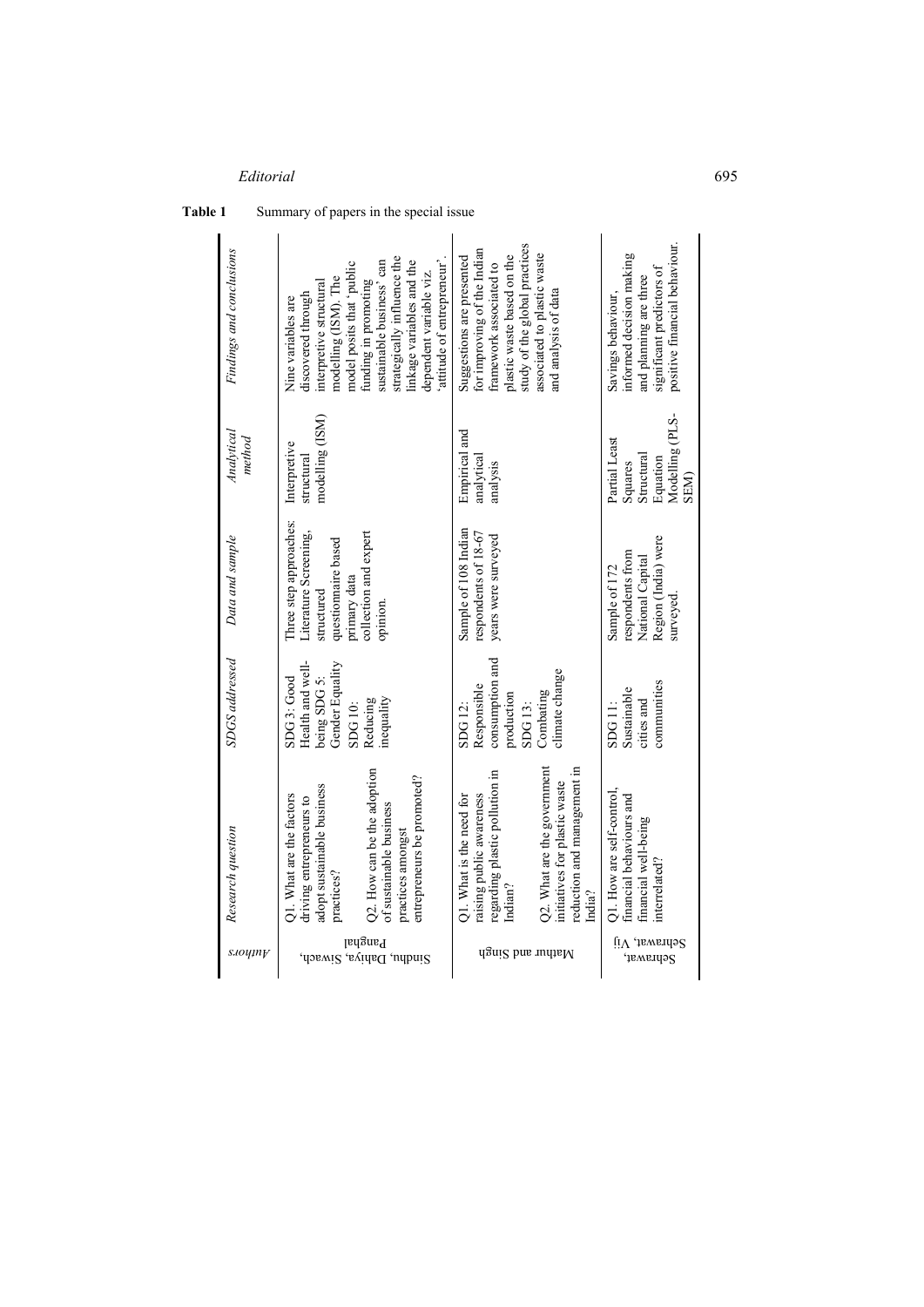| Findings and conclusions | improvement and upliftment<br>Results indicate that SHG<br>membership led to the<br>economic status of the<br>of lifestyle and socio-<br>members.                 | Social media advertising has<br>a positive influence on the<br>behavioural intention and<br>sustainable behaviour of<br>young consumers.                                                                                 | ensuring improved access to<br>highlight on the importance<br>The challenge of gender<br>mainstreaming is multi-<br>of complementarities in<br>faceted, and the results<br>masculine workspaces<br>women of erstwhile                                                                 |
|--------------------------|-------------------------------------------------------------------------------------------------------------------------------------------------------------------|--------------------------------------------------------------------------------------------------------------------------------------------------------------------------------------------------------------------------|---------------------------------------------------------------------------------------------------------------------------------------------------------------------------------------------------------------------------------------------------------------------------------------|
| Analytical<br>method     | analysis using bar<br>chart feature in<br>Percentage<br>SPSS                                                                                                      | Modelling (SEM)<br>using SPCC and<br>Factor analysis;<br>Structural<br>Equation<br><b>AMOS</b>                                                                                                                           | with secondary<br>complemented<br>statistical data<br>Qualitative<br>approach                                                                                                                                                                                                         |
| Data and sample          | Sample of 160 women<br>respondents from 40<br>self-help groups                                                                                                    | age 15-25 years filled<br>graduate students of<br>undergraduate and<br>the online survey<br>Sample of 514                                                                                                                | interviews, and a focus<br>questionnaire, in-depth<br>surveyed, with women<br>group discussion - 85<br>in the age bracket of<br>petrol pumps were<br>Semi-structured<br>$20-42$ years                                                                                                 |
| <b>SDGS</b> addressed    | SDG 5: Gender<br>SDG 1: Zero<br>mequality<br>Reducing<br>SDG 10:<br>Equality<br>poverty                                                                           | communities<br>Sustainable<br>cities and<br>SDG <sub>11:</sub>                                                                                                                                                           | SDG 5: Gender<br>Equality                                                                                                                                                                                                                                                             |
| Research question        | status, bank-linkages service,<br>What is the socio-economic<br>ivelihood activities of the<br>women self-help groups<br>living conditions, and<br>(SHG) members? | Q1. What is the usage pattern<br>Q2. What are their attitudes<br>sustainability advertising?<br>of social media platforms<br>towards sustainability in<br>relation to the effects of<br>social media and<br>among youth? | 22. How gender relations are<br>Q1. How women "negotiate"<br>faced by women to regulate<br>built, sustained, and altered<br>adopted, and impediments<br>their workspace alongside<br>in the petrol pumps? Q3.<br>What are the strategies<br>themselves in this<br>occupation?<br>men? |
| s.10ymy                  | Neeraj<br>Pratibha, Bhayana,                                                                                                                                      | Dash<br>Aggarwal, Yadav, Singh,                                                                                                                                                                                          | Gautam and Tiwari                                                                                                                                                                                                                                                                     |

**Table 1** Summary of papers in the special issue (continued)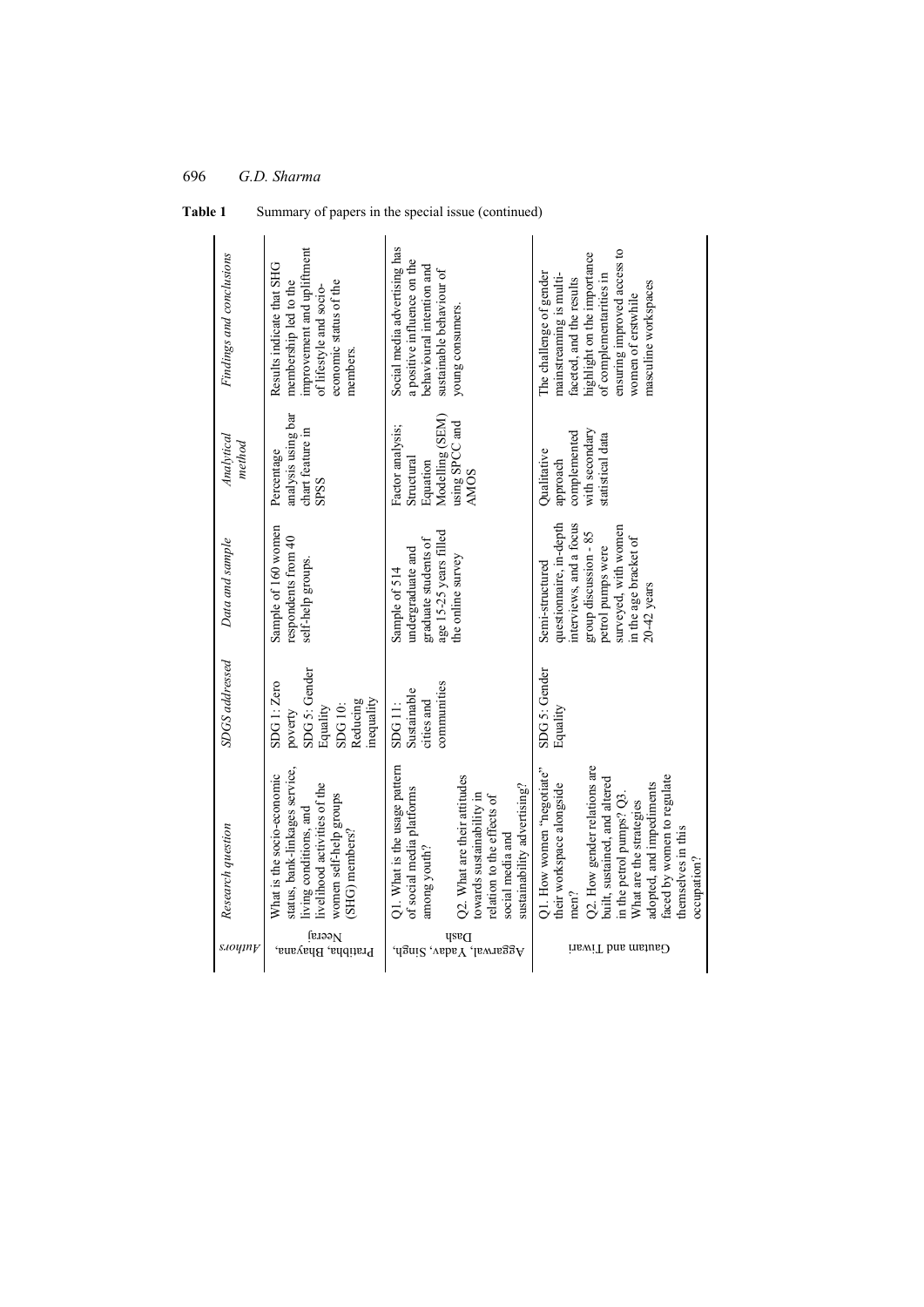| Findings and conclusions | Findings of the study provide<br>employee tumover as major<br>challenges confronted by<br>strong evidence of salary<br>followed by employment<br>insecurity, workload and<br>registered NGOs | and awareness and openness<br>environmental knowledge<br>green purchase behaviour<br>to experience positively<br>Findings suggest that<br>affect | Companies can set targets by<br>measuring carbon footprints,<br>reduce carbon emissions in<br>management initiatives to<br>and put carbon<br>the future                                                            | consumer decision making,<br>behaviour are significantly<br>All the five stages of EKB<br>Evaluation of alternatives,<br>Purchase, After-purchase<br>contributing to the overal<br>i.e., Problem recognition,<br>decision-making process<br>Information search, |
|--------------------------|----------------------------------------------------------------------------------------------------------------------------------------------------------------------------------------------|--------------------------------------------------------------------------------------------------------------------------------------------------|--------------------------------------------------------------------------------------------------------------------------------------------------------------------------------------------------------------------|-----------------------------------------------------------------------------------------------------------------------------------------------------------------------------------------------------------------------------------------------------------------|
| Analytical<br>method     | Nvivo-12 pro<br>software                                                                                                                                                                     | Hayes Process<br>technique and<br>Regression<br>Multiple                                                                                         | different sources<br>practices and<br>reviewed on<br>emissions in<br>Accounting<br>ndustries<br>of carbon                                                                                                          | technique and<br>Regression<br>Multiple<br>ANOVA                                                                                                                                                                                                                |
| Data and sample          | method is used and the<br>6 registered NGOs, by<br>conducting one to one<br>data is collected from<br>Multiple case study<br>Exploratory design<br>semi-structured<br>nterviews              | technique with 160<br>Random Sampling<br>respondents                                                                                             | ICAI, GHG Protocol<br>Inductive approach<br>guidance notes of<br>that draws on the<br>Descriptive and<br>and ISO-14064<br>Qualitative                                                                              | (EKB) model - using<br>espondents across 6<br>comprising of 216<br>5 steps of Engel-<br>Kollat-Blackwell<br>41 questions<br>Indian states                                                                                                                       |
| <b>SDGS</b> addressed    | SDG 8: Decent<br>Economic<br>work and<br>Growth                                                                                                                                              | and Production<br>Consumption<br>Responsible<br>SDG 12                                                                                           | Affordable and<br>and Production<br>Clean Energy<br>Consumption<br>Responsible<br>SDG 12:<br>SDG7<br>and                                                                                                           | and Production<br>SDG 8: Decent<br>Consumption<br>Responsible<br>Growth and<br>Economic<br>Work and<br>SDG 12:                                                                                                                                                  |
| Research question        | What are the various human<br>confronted by registered<br>esource challenges<br>regional NGOs?                                                                                               | and openness to experience<br>environmental knowledge<br>influence green purchase<br>To what extent does<br>and awareness<br>behaviour?          | accounting and it's reporting<br>procedure for measurement<br>n financial statements on<br>What are the theoretical<br>perspectives on carbon<br>emissions sources, the<br>examining the carbon<br>and disclosure? | What is the relevance of<br>reference to the Indian<br>multi-channels with<br>scenario?                                                                                                                                                                         |
| s.10y1ny                 | Mer and $V$ irdi                                                                                                                                                                             | ugnig bns<br>Verma, Bhatnagar                                                                                                                    | Patel and Kumari                                                                                                                                                                                                   | qՑuis<br>Srivastava, Rathore and                                                                                                                                                                                                                                |

## **Table 1** Summary of papers in the special issue (continued)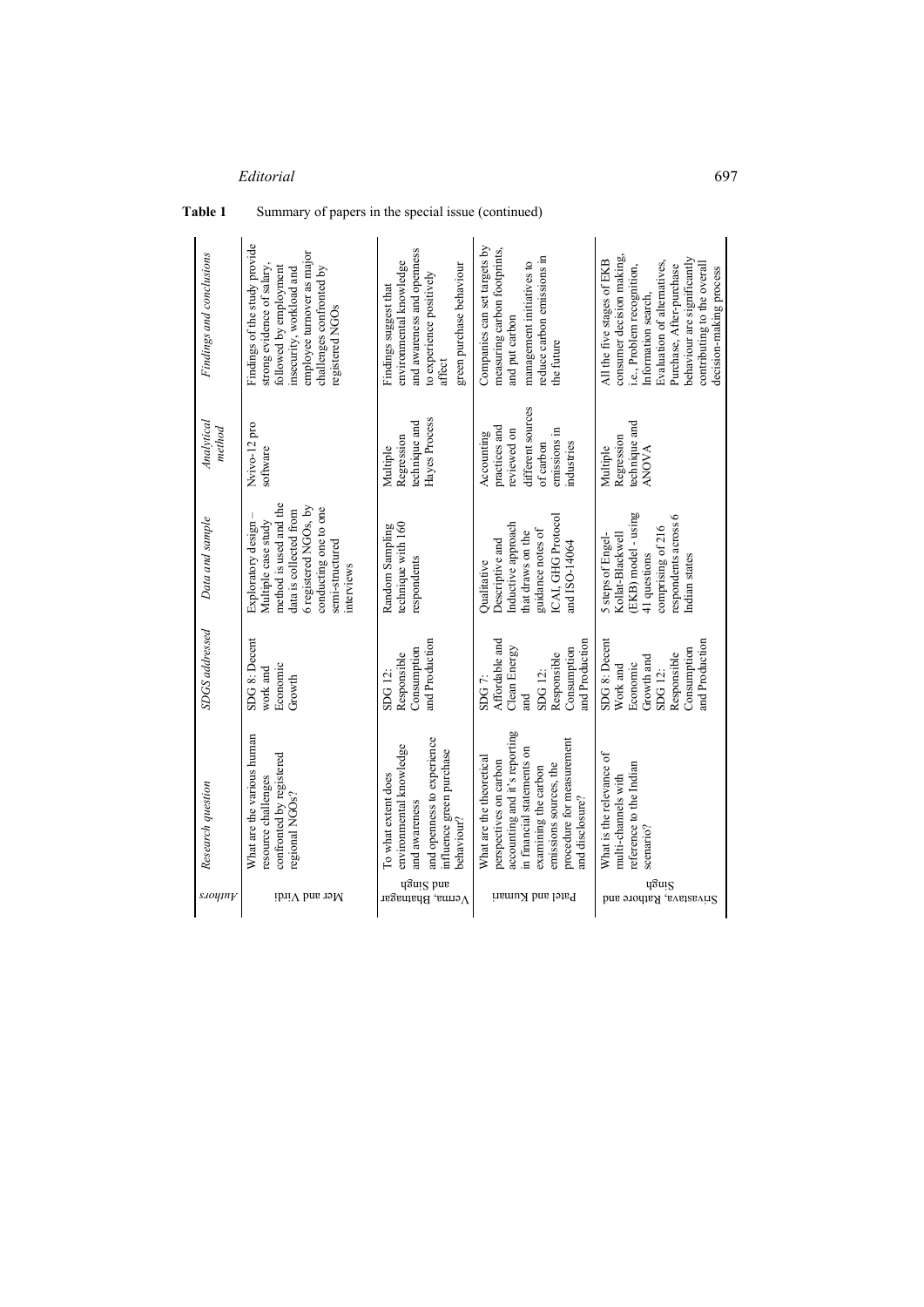Mathur and Singh discuss an international and national framework for managing plastic pollution by using empirical and analytical analysis. To fulfil their objective, they collect primary data with the help of a questionnaire containing 20 questions filled by a sample of 108 respondents in the bracket of the age group of 18–67 years, part of the urban population. The study calls for the need for a systematic approach as well as cooperation among all stakeholders such as consumers, producers, recyclers and waste managers. Additionally, waste management via waste reduction, segregation, reuse, recycling, and promoting sustainable use of resources shall promote an ethical circular economy that will further aid in fulfilling the SDGs.

Sehrawat et al. investigate the linkage among financial behaviours, financial wellbeing and self-control by conducting an online survey in National Capital Region (India). Total 172 complete responses are tested using Partial Least Squares Structural Equation Modelling (PLS-SEM). Their findings unveil a significant positive effect of self-control on both endogenous constructs: financial behaviours and financial well-being. Moreover, the direct and indirect influence of self-control and financial behaviour on financial wellbeing is also highlighted. The findings of this study are useful for policymakers and academicians who are responsible for the framing of the policy and providing knowledge to aid people in attaining positive financial well-being.

Pratibha et al. measure the socio-economic status, living conditions, bank linkages service, and livelihood activities of the SHGs members. A sample of a total of 160 SHGs members, selected from 40 newly formed (2014–2017) self-help groups (SHGs), working under the National Rural Livelihoods Mission (NRLM) belonging to Karnal district of Haryana (India), contribute to the primary data of this study. The findings reveal that after joining the SHGs by the rural area women, their lifestyle became better, increased awareness, better educational status, a better financial situation through participation in entrepreneurial activity, and increased women empowerment and decision-making ability inside and outside the house. Additionally, it is expected that the SHGs operational with government policies bring radical changes in the weaker sections of rural society.

Aggarwal et al. study the significance of social media and sustainability advertising on the sustainable behaviour of consumers aged from 15 to 25 years. A generalised linear model employing structural equation modelling is used to assess the answers of 514 undergraduate and graduate students. The results indicate that advertising on social media had a favourable impact on young customers' behavioural intention and sustainable behaviour. Based on the findings, the article offers insights into this population's knowledge of sustainability and particular design concepts for building effective social media campaigns that make more sustainable behaviours appealing to people of all viewpoints. The study indicates that sustainable marketing and social network support influence behavioural intentions to support sustainability. By using sustainable advertising to market their product (which is an unavoidable reality for a business), a corporation may empower society, improve sustainable behavioural intention, and ultimately impact sustainable consumer behaviour. As a result, this research study takes a more practical approach to understand sustainable behaviour as a whole.

Guatam and Tewari study a variety of combinations of the workforce in the petrol pumps in Delhi. The study elaborates on how women "negotiate" their workspace alongside men, how gender relations are built, sustained, and altered in the petrol pumps, strategies adopted, and impediments faced by women to regulate themselves in this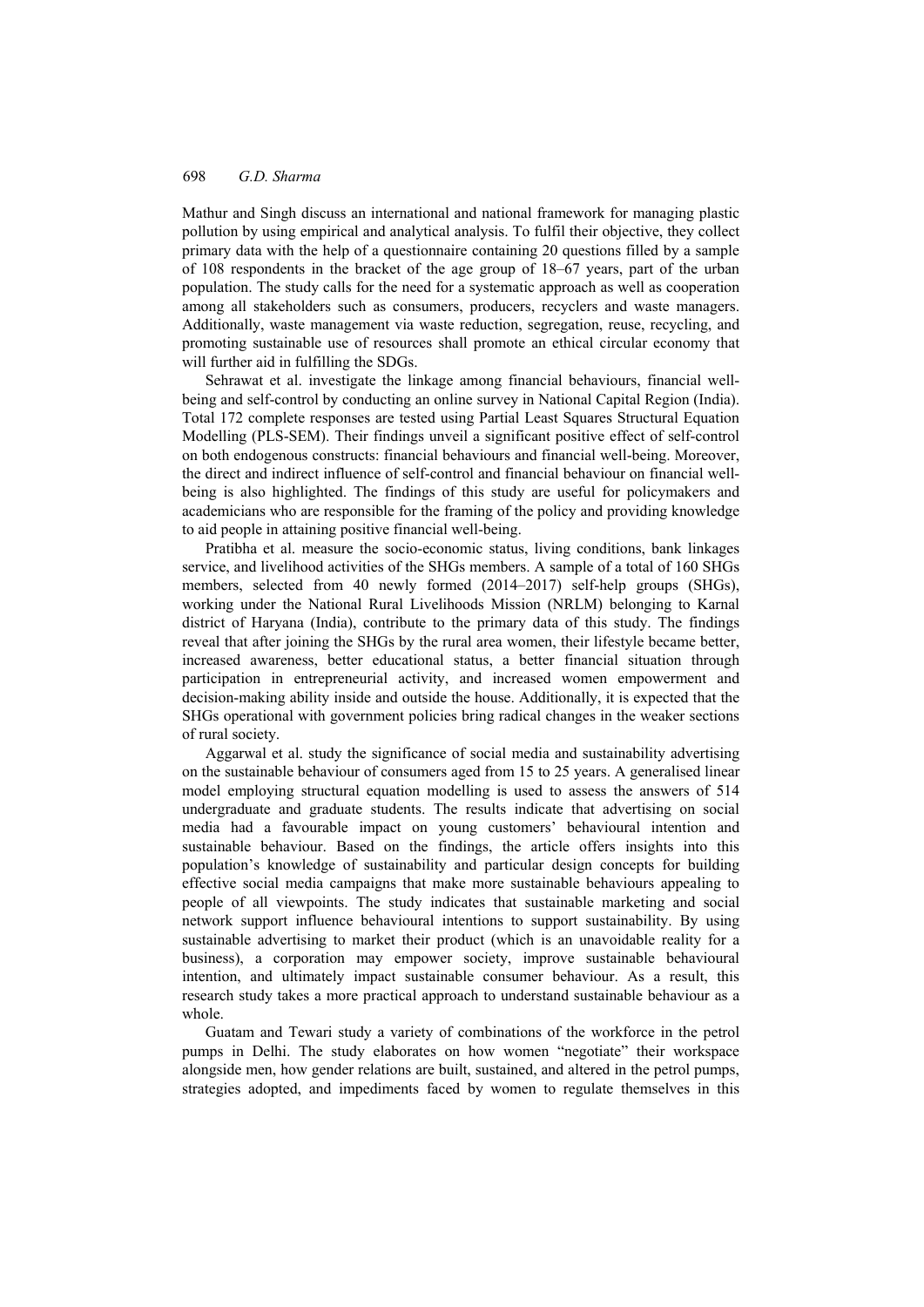#### *Editorial* 699

occupation. The methodology adopted is a semi-structured questionnaire, in-depth interviews, and a focus group discussion held at three kinds of petrol pumps – one, all women operated petrol pump, two, petrol pump where both women and men work simultaneously. The study indicates that the challenge of gender mainstreaming is multifaceted, with several areas needing to be addressed. The organisation needs to reconsider its approach to close the perceived gender gaps in different work sectors, both from an organisational culture and a management perspective.

Mer and Virdi aim to gain insight into various human resource challenges confronted by registered regional NGOs. The study's novelty stems from three new insights i) unethical practice of taking back some part of salary by the employer from employees; ii) The intensity of job insecurity and salary issues were less in one of the NGOs that used the concept of social enterprise for supporting their mission; iii) A new trend is emerging, wherein employees of NGOs are seeking job opportunities (as salary does not commensurate with their efforts) in vacant positions in the societies, which are associate organisations of their funding agency/corporate donors' trust. The research employs an exploratory design. Multiple case study method is used. Data were collected from 6 registered regional NGOs, by conducting one to one semi-structured interviews. Data were analysed. The findings of the study provide strong evidence of salary, followed by employment insecurity, workload and employee turnover as major challenges confronted by registered NGOs.

Verma et al. examine the influence of environmental knowledge and awareness and openness to experience on green purchase behaviour. The moderation effect on openness to experience on the relationship between environmental knowledge and awareness and green purchase behaviour is studied. The study also tries to predict the mediation effect of need for affiliation on the relationship between openness to experience and green purchase behaviour. The findings suggest that environmental knowledge and awareness and openness to experience positively affect green purchase behaviour. It was also shown by the results that need for affiliation does not mediate the relationship between openness to experience and green purchase behaviour.

Patel and Kumari study the relevance of focusing on carbon accounting and its reporting for a sustainable future. This paper participates in the debate on the importance of carbon accounting for a sustainable future and argues how carbon accounting can help better organise the use of energy, fuel, and transport to increase eco-efficiency in the atmosphere during measurement practice. The findings of the study have practical implications for stakeholders, corporations, accounting standard setters, and policymakers for the effective building of carbon measurement and reporting standards and managing corporates' carbon emissions.

Srivastava et al. study the significance of the multi-channels with reference to Indian scenario, by employing the 5 steps of Engel-Kollat-Blackwell (EKB) model of consumer decision making process to identify the applicability of multi-channel using 41 questions comprising of 216 respondents across 6 states to India to identify the relevance of each of the channels using statistical findings and critical values. The findings confirm that all the five stages of EKB consumer decision making, i.e., Problem recognition, Information search, Evaluation of alternatives, Purchase, After-purchase behaviour significantly contribute to the overall decision-making process.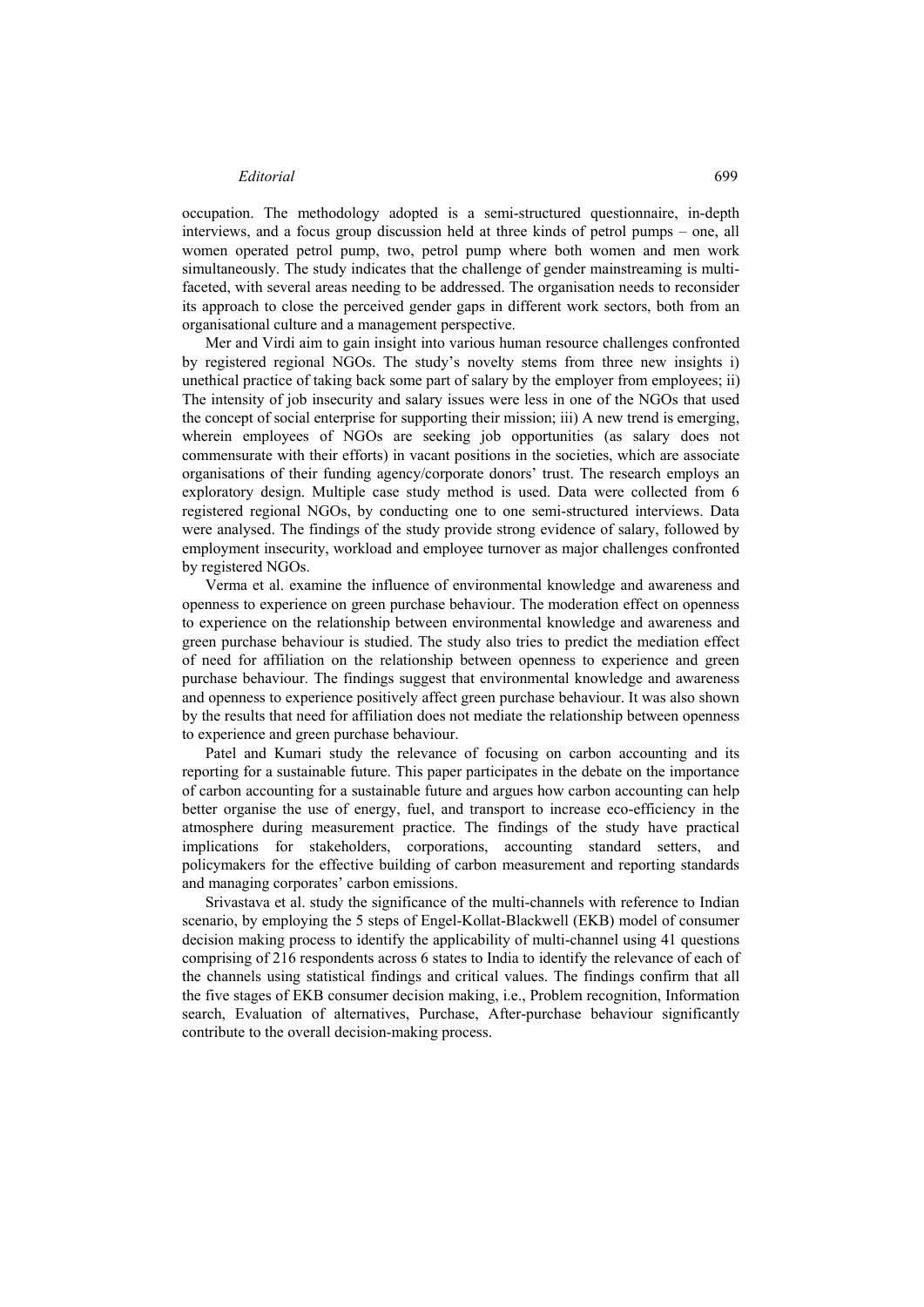## **3 Research opportunities**





To better understand the current status of literature on the themes covered in this special issue, I present a thematic map of the existing scholarship in the area (Figure 1). The strategic diagram categorises the themes based on centrality and density (Cobo et al., 2015). Centrality denotes the degree of interaction between the themes, and density measures the strength of internal ties within a theme (Aparicio et al., 2019). The strategic diagram displays four quadrants presenting four types of themes – motor theme; the peripheral/ niche theme; emerging or disappearing theme and the basic theme (Bamel et al., 2020; Rodríguez-Soler et al., 2020).

Attitudes (values, materialism and antecedents), behaviour (consumption, green and ethics), politics (anti-consumption, choice and policy) and perspective (cognition, evolution and framework) fall under the category of basic themes, indicating that the strength of its ties with the other themes is well developed over the years, which is also evident from the size of the circles, however, scholarly inquiries into these themes are still required. Sustainable development requires considering all ecosystem services, which are a function of both the quantity and quality of the resources involved. The level of wealth, institutional infrastructure and social safety may make the goal of environmental sustainability more attainable, but with the changes in policies, behaviour, perception and attitude in light of the ignorance, inertia and vested interests might make it difficult to achieve (OECD, 2001). There is a need to create a policy environment that supports long term basic research through funding, increase research on ecosystems and the long-term impact of the human activity on the environment (Bansal et al., 2020).

Alternatively, most of the part of the theme - consequences (model and motivation) fall in the emerging or declining themes quadrant indicating that is relatively high on density but low on centrality. The decisions we make and actions we take today will have momentous consequences for future generations. Restoring our planet is fundamental to sustainable development (Sharma et al., 2021). However, the forests are being cut down,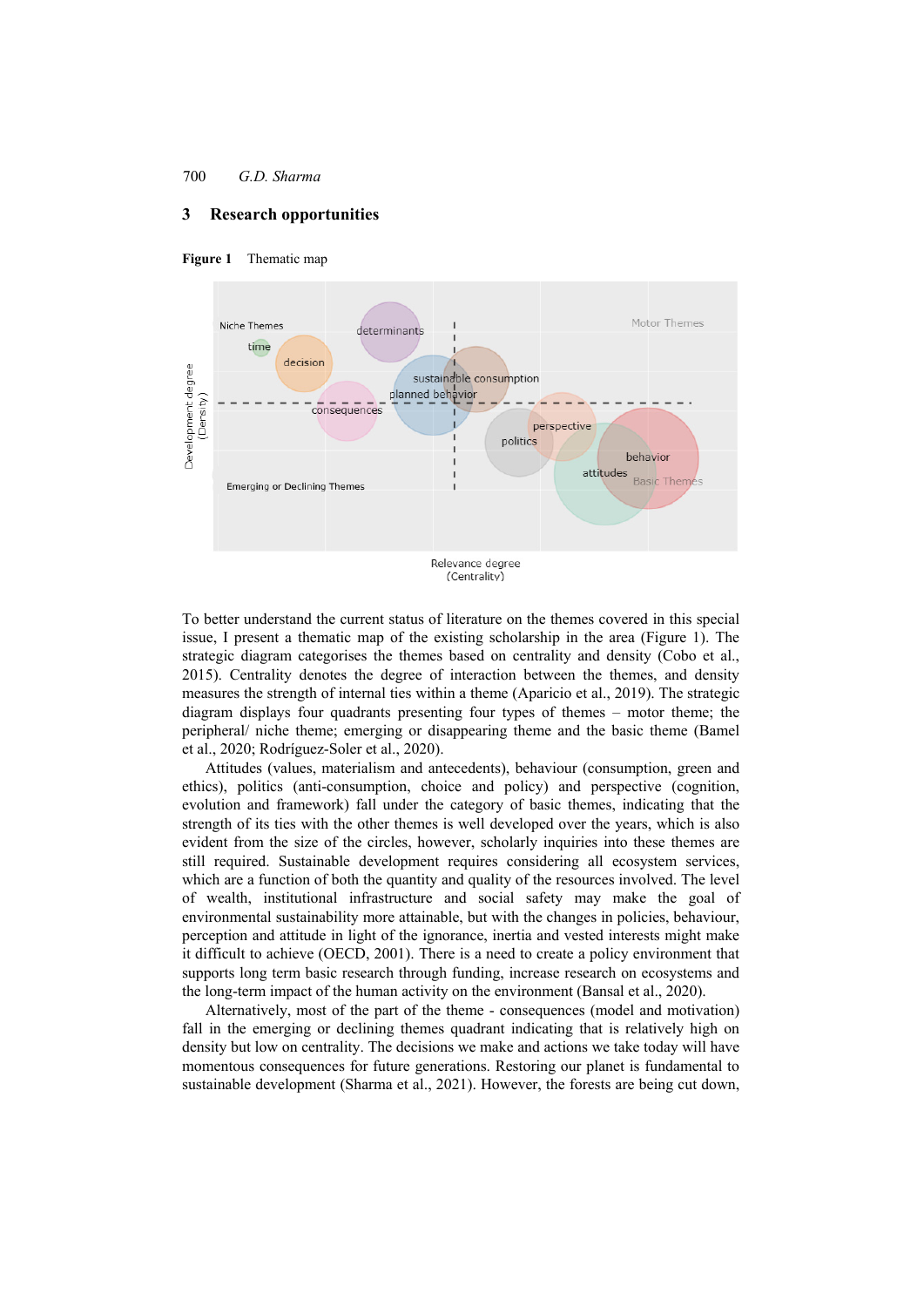### *Editorial* 701

biological diversity is declining, and terrestrial ecosystems are being degraded at alarming rates, with profound consequences for human survival and well-being (United Nations, 2021).

Other varied themes namely, time, decision (labour, property and resistance), determinants (discourse and inequality) and planned behaviour (pro-environmental behaviour, ethical decision-making, habit and social responsibility), appear in the top-left quadrant of the thematic map indicating the peripheral theme. The size of these themes denotes the number of publications, indicating that these are very focused themes with publications studying the synergy between sustainable development, public policies and corporate interventions. In the context of the greenhouse gas emissions, the divergence between past responsibilities for greenhouse gas emissions (mainly in industrialised countries), future pressures and vulnerability to climate impacts (in some of the poorer developing countries) makes issues of equity between countries central for climate policies.

There is a need to strengthen the coherence between trade, investment, environmental and social policies by encouraging the use of environmental and social codes of conduct in the corporate sector, providing supportive regulatory and institutional framework for private sector activity comprising of the multinational enterprises, corporate governance and bribery (OECD, 2001). Relevance of the research is determined by the increasing influence of the sustainable development values on the consumer behaviour and the lack of research-based features and models of sustainable consumer behaviour in different countries.

The global community is at a critical moment in its pursuit of the SDGs. The current COVID-19 crisis is threatening decades of developmental gains, further delaying the urgent transition to greener, more inclusive economies (Sharma et al., 2020). Government and policymakers have an important responsibility in setting up the conditions necessary to encourage changes in behaviour that favour sustainable development and provide access to the information needed for effective participation. In organising this special issue, I identify a number of research opportunities and methods in this emerging and rapidly maturing field:

- The need for new investments in data and information infrastructure, as well as the human capacity to get ahead of the crisis and trigger earlier response
- To conduct qualitative/quantitative studies while exploring the purpose-driven and work-intensified non-profit organisations
- There is a need for a more contextualised governance, decentralising power and offering genuine participation to support the engagement of marginal communities in the management of their natural resources
- Policy commitments towards financing for R&D, especially in developing economies, need to continue and be strengthened
- There is a need to strengthen the social protection systems and public services (including health and well-being systems, education, sanitation, and other basic services); creating fiscal space in developing countries; taking a green-economy approach, and transitioning to sustainable food systems
- In the case of the post-crisis era, there is a need for future research to develop and propose framework and management strategies for guiding the entrepreneurs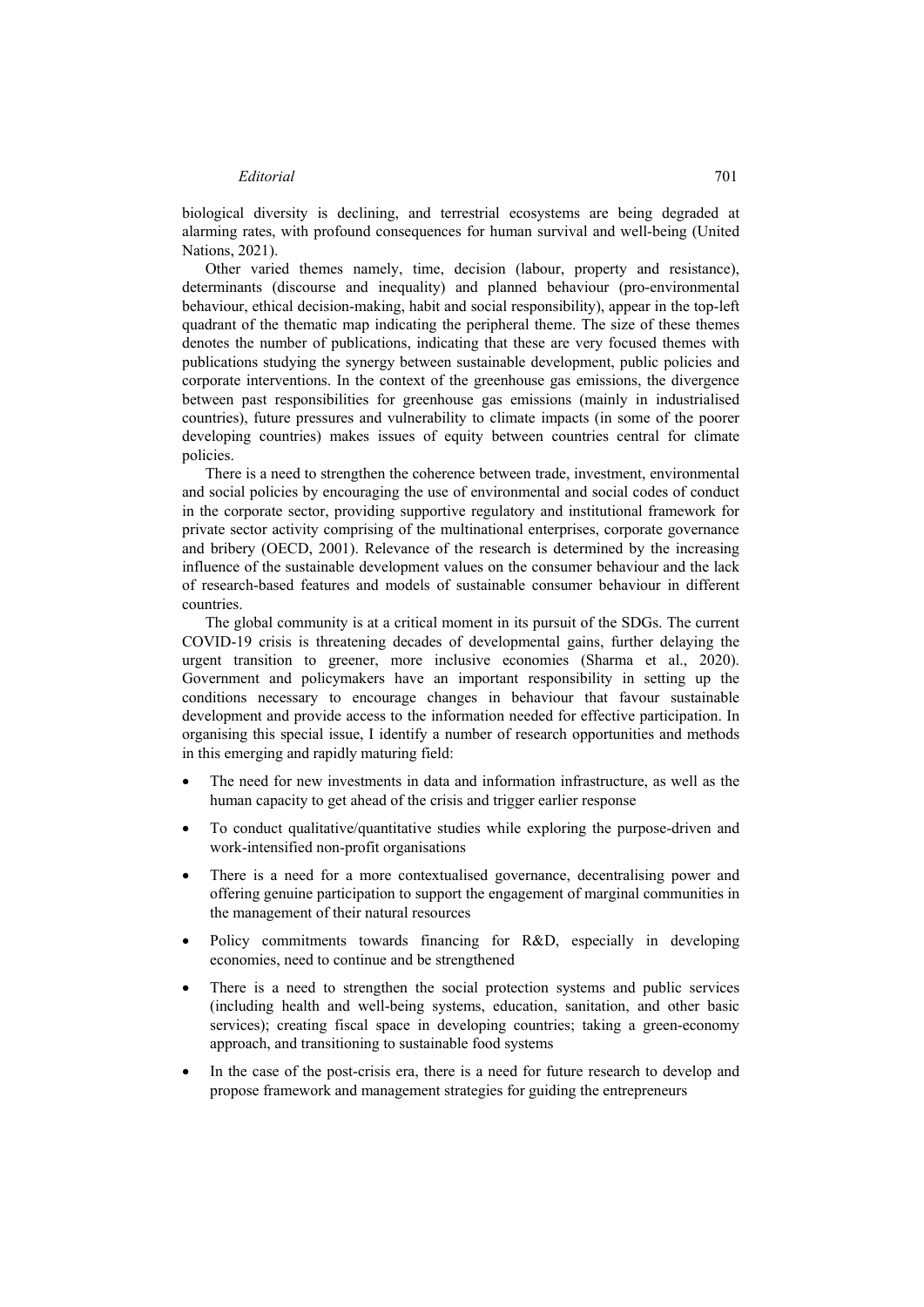This special issue addresses the theoretical and empirical issues related to recent developments and new directions integrating sustainable development, policies, and corporate interventions. Papers draw on the recent theoretical and empirical research that explores the reasons, importance, and implications of the relevant policies and corporate interventions aimed at achieving sustainable development goals. I hope this issue will contribute comprehensively to this rapidly growing disciplinary area and be relevant to academics, practitioners, and policymakers.

### **References**

- Aparicio, G., Iturralde, T. and Maseda, A. (2019) 'Conceptual structure and perspectives on entrepreneurship education research: a bibliometric review', *European Research on Management and Business Economics*, Vol. 25, No. 3, pp.105–113. https://doi.org/ 10.1016/j.iedeen.2019.04.003
- Assadourian, E. (2010) 'Transforming cultures: from consumerism to sustainability', *Journal of Macromarketing*, Vol. 30, No. 2, pp.186–191.
- Bălan, C. (2021) 'How does retail engage consumers in sustainable consumption? A systematic literature review', *Sustainability (Switzerland)*, Vol. 13, No. 1, pp.1–25. https://doi.org/ 10.3390/su13010096
- Bamel, U., Pereira, V., Del Giudice, M. and Temouri, Y. (2020) 'The extent and impact of intellectual capital research: a two decade analysis', *Journal of Intellectual Capital*. https://doi.org/10.1108/JIC-05-2020-0142
- Bansal, S., Jain, M., Garg, I. and Srivastava, M. (2020) 'Attaining circular economy through business sustainability approach: an integrative review and research agenda', *Journal of Public Affairs*, *July*, pp.1–21. https://doi.org/10.1002/pa.2319
- Binnekamp, M. and Ingenbleek, P. (2008) 'Do "good" food products make others look "bad"? Spin-off effects of labels for sustainable food production in the consumer perception', *British Food Journal*.
- Bove, L.L., Nagpal, A. and Dorsett, A.D.S. (2009) 'Exploring the determinants of the frugal shopper', *Journal of Retailing and Consumer Services*, Vol. 16, No. 4, pp.291–297.
- Chang, H.J. and Watchravesringkan, K.T. (2018) 'Who are sustainably minded apparel shoppers? An investigation to the influencing factors of sustainable apparel consumption', *International Journal of Retail & Distribution Management*.
- Chekima, B., Wafa, S.A.W.S.K., Igau, O.A., Chekima, S. and Sondoh Jr, S.L. (2016) 'Examining green consumerism motivational drivers: does premium price and demographics matter to green purchasing?' *Journal of Cleaner Production*, Vol. 112, pp.3436–3450.
- Cobo, M.J., Martínez, M.A., Gutiérrez-Salcedo, M., Fujita, H. and Herrera-Viedma, E. (2015) '25 years at knowledge-based systems: a bibliometric analysis', *Knowledge-Based Systems*, Vol. 80, pp.3–13. https://doi.org/10.1016/j.knosys.2014.12.035
- Edbring, E.G., Lehner, M. and Mont, O. (2016) 'Exploring consumer attitudes to alternative models of consumption: motivations and barriers', *Journal of Cleaner Production*, Vol. 123, pp.5–15.
- Goh, S.K. and Balaji, M.S. (2016) 'Linking green skepticism to green purchase behaviour', *Journal of Cleaner Production*, Vol. 131, pp.629–638.
- Michaud, C., Joly, I., Llerena, D. and Lobasenko, V. (2017) 'Consumers' willingness to pay for sustainable and innovative products: a choice experiment with upgradeable products', *International Journal of Sustainable Development*, Vol. 20, Nos. 1/2, pp.8–32.
- Moser, A.K. (2016) 'Consumers' purchasing decisions regarding environmentally friendly products: an empirical analysis of German consumers', *Journal of Retailing and Consumer Services*, Vol. 31, pp.389–397.